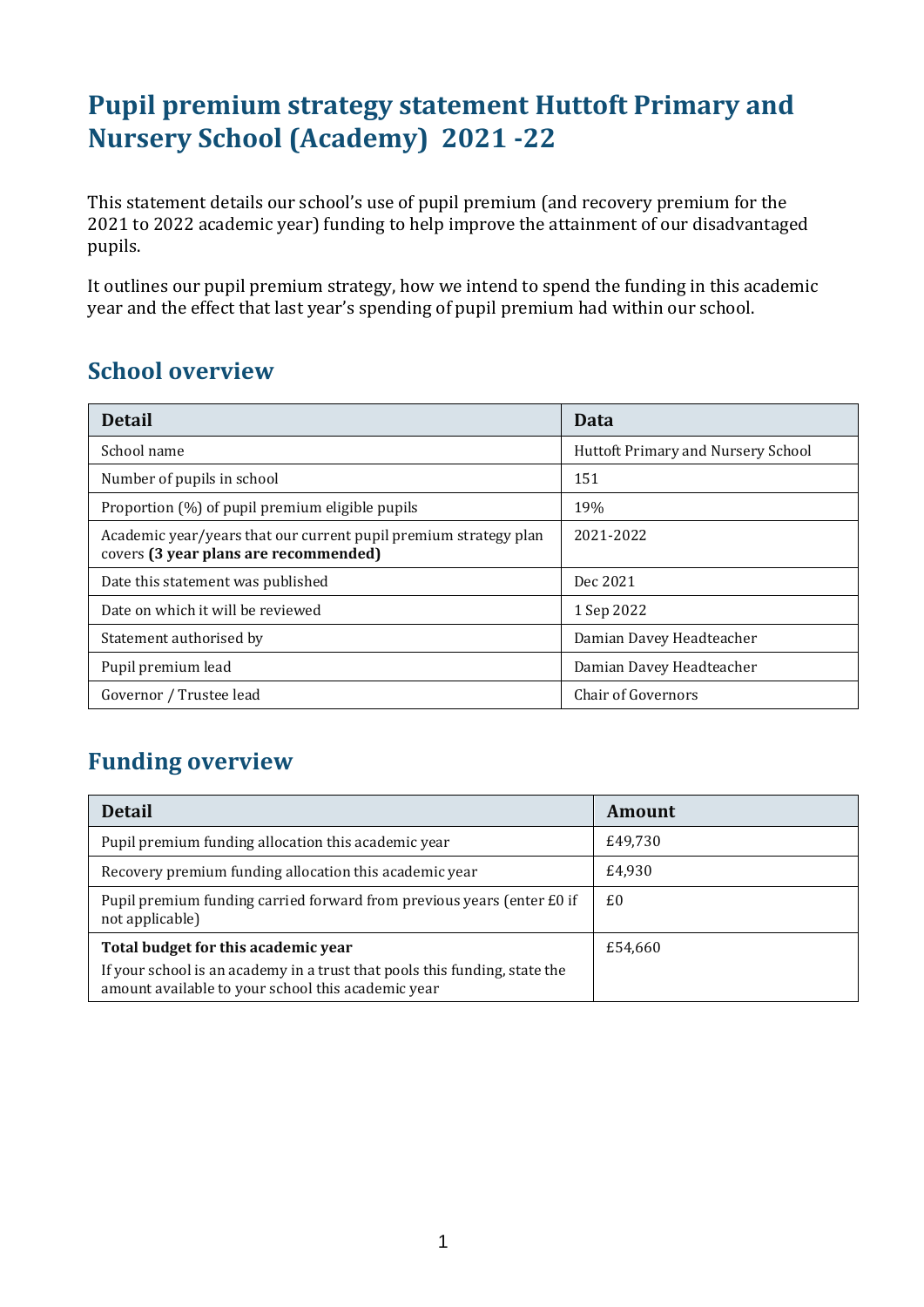# **Part A: Pupil premium strategy plan**

# **Statement of intent**

It is our intention to ensure that all children and families are supported in attending school, managing the school environment, and making friends; that they are supported at home and in family life; and that they receive targeted support for any SEND, social emotional, or behavioural needs that may be a barrier to learning and attainment.

We want all pupils to have access to the well-sequenced, broad, and balanced primary education to which they are entitled, regardless of their background or other circumstances. Teachers and teaching assistants will always set high expectations, and implement a diverse variety of evidence-based teaching practices that enhance learning.

Our long-term objectives are to:

- Remove barriers to learning posed by poverty, family circumstances, and background;
- Narrow achievement gaps between 'disadvantaged' and 'other' pupils;
- Ensure that all pupils have a good phonological understanding that leads to them reading fluently and with good comprehension in order to access a broad and balanced curriculum;
- Develop confidence in their ability to communicate effectively in a variety of situations;
- Allow pupils to take care of their social and emotional well-being while also developing resilience;
- Have access to a diverse range of possibilities to expand their world knowledge and understanding.

Achieving our objectives:

- Provide all teachers with high-quality CPD to ensure that pupils receive effective high quality teaching;
- Provide focused intervention and assistance to quickly close identified learning gaps, including the utilisation of small group learning and one-on-one tutoring sessions;
- Allocation of funds to ensure that all pupils have access to field trips, residentials, and other first-hand learning experiences;
- Make it possible for all pupils to participate in enrichment activities, including sports and mindfulness on a regular basis
- Provide appropriate nurture assistance to pupils so that they can access learning both inside and outside the classroom.

# **Challenges**

This details the key challenges to achievement that we have identified among our disadvantaged pupils.

| <b>Challenge</b><br>number | Detail of challenge                                                                                                                                                                                                                                                                                                                                                                                                    |
|----------------------------|------------------------------------------------------------------------------------------------------------------------------------------------------------------------------------------------------------------------------------------------------------------------------------------------------------------------------------------------------------------------------------------------------------------------|
|                            | Low attainment: On average, Pupil Premium children have lower attainment and<br>make slower progress rates than their peers. Overall, PP children have knowledge<br>gaps and find it difficult to retain/recall prior knowledge. The impact of COVID-19<br>has meant that this gap has widened for a number of PP children. Lack of access to<br>appropriate technology during the COVID-19 pandemic has resulted in a |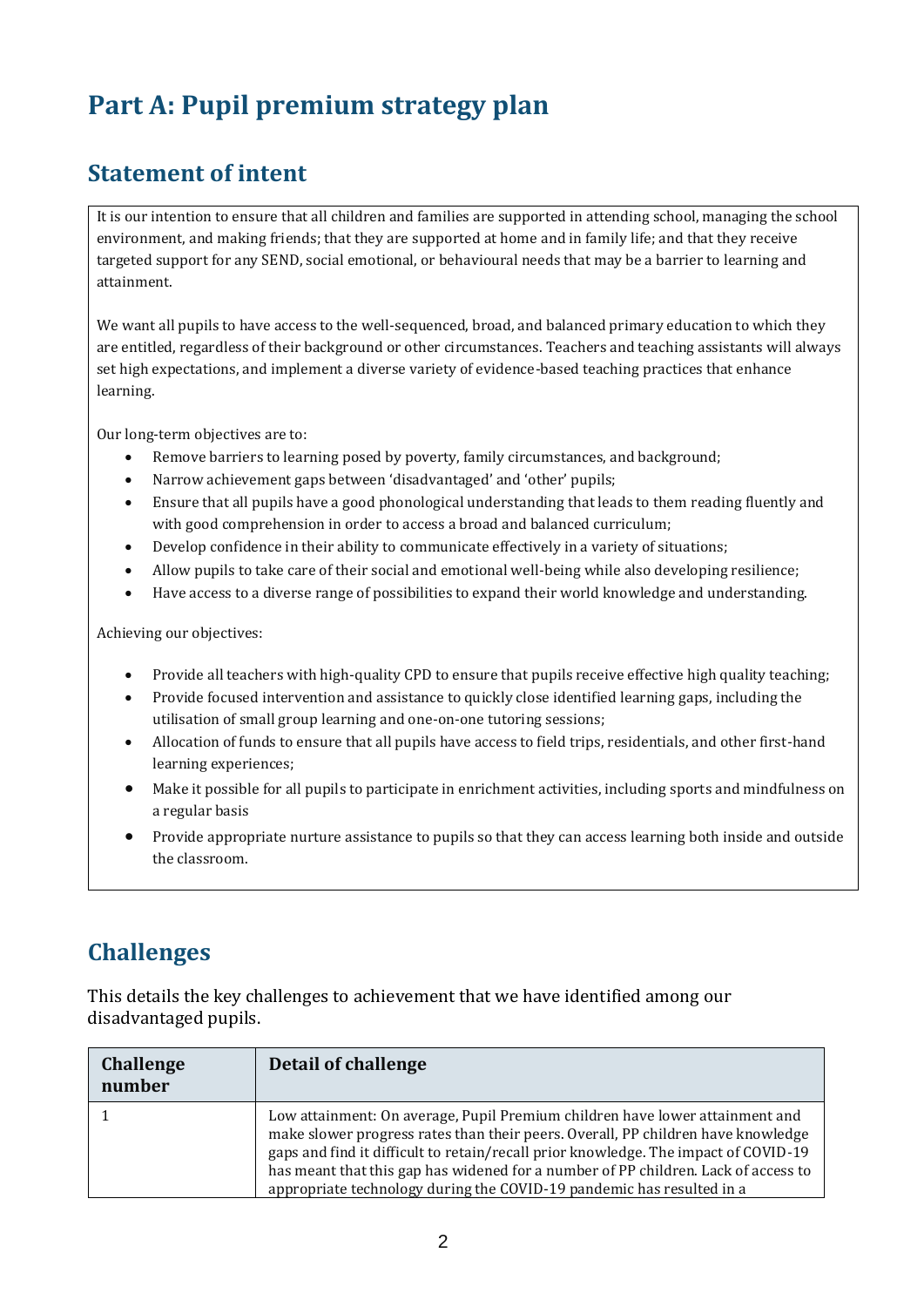|   | significant widening of the attainment gaps for some Pupil Premium children as<br>they were unable to access daily learning.                                                                                                                                                                                                                                                                                                                                                                                                                                                                                                                           |
|---|--------------------------------------------------------------------------------------------------------------------------------------------------------------------------------------------------------------------------------------------------------------------------------------------------------------------------------------------------------------------------------------------------------------------------------------------------------------------------------------------------------------------------------------------------------------------------------------------------------------------------------------------------------|
| 2 | Low vocabulary: Some children enter Huttoft Primary & Nursery School Academy<br>with lower levels of literacy and, more specifically, vocabulary skills. This includes<br>speech and language difficulties and a lack of exposure to a wide range of<br>vocabulary and reading opportunities.                                                                                                                                                                                                                                                                                                                                                          |
| 3 | Low aspirations: Some children in receipt of Pupil Premium have had limited life<br>experiences outside of their home and immediate geographical area, resulting in a<br>'cultural capital' disadvantage compared to their peers at school. In addition, they<br>may have limited access to literature, libraries, and technological resources such<br>as computers, iPads etc.                                                                                                                                                                                                                                                                        |
| 4 | Social, emotional or behavioural difficulties: A lack of self-confidence,<br>determination, and perseverance in some Pupil Premium pupils prevents them<br>from being socially and emotionally prepared to participate in school activities.<br>Many pupils struggle with self-reflection and evaluation, and they lack the self-<br>motivation and confidence to continue their education. Some underprivileged<br>children come to school unprepared to learn because of high levels of hardship, a<br>variety of child safety difficulties, such as parents who have mental health issues,<br>domestic violence, and a lack of parental engagement. |
| 5 | Lack of parental engagement: Limited parental engagement in school and<br>learning resulting in reduced homework completion, a lack of reading, a lack of<br>readiness for school and, for some, reduced ambition.                                                                                                                                                                                                                                                                                                                                                                                                                                     |

### **Intended outcomes**

This explains the outcomes we are aiming for **by the end of our current strategy plan**, and how we will measure whether they have been achieved.

| <b>Intended outcome</b>                                                                                                                                                                                                         | <b>Success criteria</b>                                                                                                                                                                                                                                                                                                                        |
|---------------------------------------------------------------------------------------------------------------------------------------------------------------------------------------------------------------------------------|------------------------------------------------------------------------------------------------------------------------------------------------------------------------------------------------------------------------------------------------------------------------------------------------------------------------------------------------|
| Access to high quality teaching and a well sequenced,<br>broad curriculum is offered across the full primary range.                                                                                                             | Pupils are required to attend all lessons, with<br>interventions occurring outside of scheduled classes.<br>Ensure that the material of the lesson is understood<br>through the use effective strategies.<br>Wherever they occur, interventions demonstrate that the<br>PP group is starting from the right place and making<br>good progress. |
| When compared to their individual starting places,<br>disadvantaged pupils make at least predicted progress<br>across the curriculum, and more specifically in the core<br>subjects of Reading, Writing, and Mathematics (RWM). | Pupils who need to make rapid progress across key<br>subjects and in phonics will receive targeted small group<br>and one-on-one intervention, as well as additional<br>support.                                                                                                                                                               |
|                                                                                                                                                                                                                                 | The White Rose Maths programme will be implemented<br>consistently throughout KS1 and KS2.                                                                                                                                                                                                                                                     |
|                                                                                                                                                                                                                                 | Additionally, the school will embed materials to assist<br>with home reading that are aligned with in-school<br>phonics teaching.                                                                                                                                                                                                              |
|                                                                                                                                                                                                                                 | High-quality class literature has been sourced in order to<br>align with the curriculum objectives. These are used in all<br>of the daily reading lessons going forward.                                                                                                                                                                       |
|                                                                                                                                                                                                                                 | Pupils will have regular/weekly opportunities to<br>rehearse, practise and consolidate key skills in reading,<br>spelling, handwriting and mental and written arithmetic.                                                                                                                                                                      |
|                                                                                                                                                                                                                                 | In order to detect and address learning gaps and<br>misconceptions, TAs and class teachers will use AFL                                                                                                                                                                                                                                        |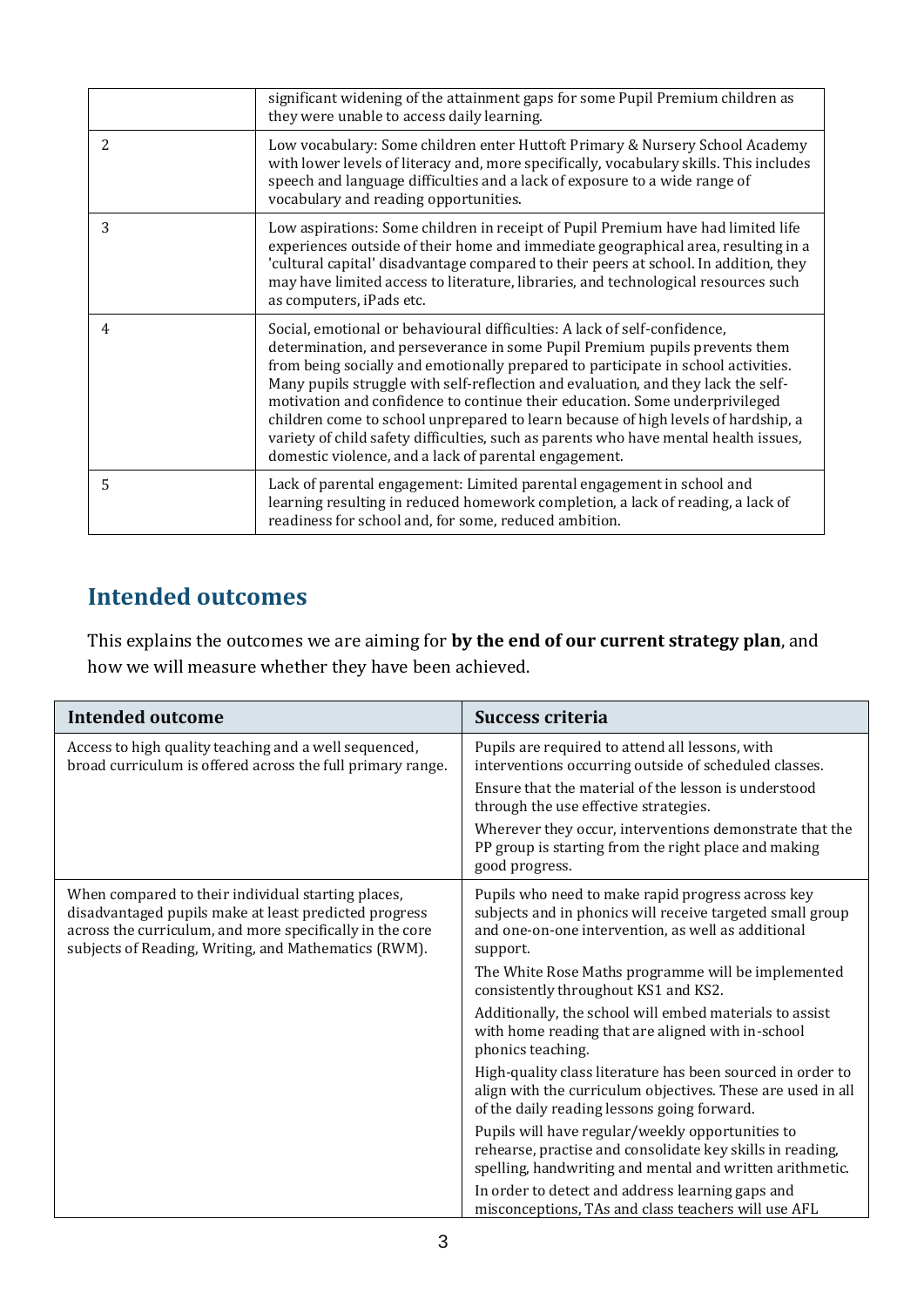|                                                                                                                                                                  | methodologies to provide effective learning support to<br>pupils.                                                                                                                                         |
|------------------------------------------------------------------------------------------------------------------------------------------------------------------|-----------------------------------------------------------------------------------------------------------------------------------------------------------------------------------------------------------|
|                                                                                                                                                                  | Targeted pupils receive additional speech and language<br>support and intervention.                                                                                                                       |
| Disadvantaged pupils gain cultural capital, helping them<br>to participate in their studies, preparing them for next<br>educational phase and life after school. | A curriculum that is highly ambitious, knowledge and<br>language-rich ensures that children know more,<br>remember more, and understand more than they would<br>otherwise.                                |
|                                                                                                                                                                  | Children will get an understanding of the greater world<br>outside of their local community through well-planned<br>visits that are aligned with the school curriculum.                                   |
|                                                                                                                                                                  | Edshed and TT Rockstars and Numbots online resources<br>will be available to all children, both at home and at<br>school.                                                                                 |
|                                                                                                                                                                  | Monitoring of extracurricular activity attendance to show<br>that at least 20% of attendees are PP.                                                                                                       |
|                                                                                                                                                                  | There is a significant need to promote PP attendance to<br>extracurricular activities and promote/invite/prioritise<br>PP learners.                                                                       |
| Parental engagement is high for PP pupils and teachers<br>foster connections and interest in pupils' wellbeing and<br>academic achievement.                      | To improve pupil support at home, parental engagement<br>will be developed. Parents will be educated on the<br>objectives for their year groups and individuals, as well<br>as how they may help at home. |
|                                                                                                                                                                  | PP families respond to targeted support and inclusion<br>offers such as:                                                                                                                                  |
|                                                                                                                                                                  | Funded enrichment club places;                                                                                                                                                                            |
|                                                                                                                                                                  | Teacher/Parent face to face meetings;                                                                                                                                                                     |
|                                                                                                                                                                  | Attendance at celebration and other school<br>performance events.                                                                                                                                         |
|                                                                                                                                                                  | Parent Surveys indicate satisfaction with Huttoft Primary<br>& Nursery School's education and pastoral offer.                                                                                             |

# **Activity in this academic year**

This details how we intend to spend our pupil premium (and recovery premium funding) **this academic year** to address the challenges listed above.

#### **Teaching (for example, CPD, recruitment and retention)**

Budgeted cost: £ 9,400

| <b>Activity</b>                                                                                                                     | Evidence that supports this approach                                                                                                                                                                     | <b>Challenge</b><br>number(s)<br>addressed |
|-------------------------------------------------------------------------------------------------------------------------------------|----------------------------------------------------------------------------------------------------------------------------------------------------------------------------------------------------------|--------------------------------------------|
| Ensure all staff (including new<br>employees) have undergone<br>training in order to effectively<br>deliver the phonics curriculum. | School data shows that disadvantaged pupils struggle to<br>convert to a GDS at the end of KS2.<br>Speed of fluency reading is a barrier to this.<br>Phonics screening especially up in KS2 to ensure all | 1, 2, 3                                    |
| Ensure that spelling is taught<br>explicitly and according to the<br>plan in all year groups.                                       | pupils are decoding at ARE.                                                                                                                                                                              |                                            |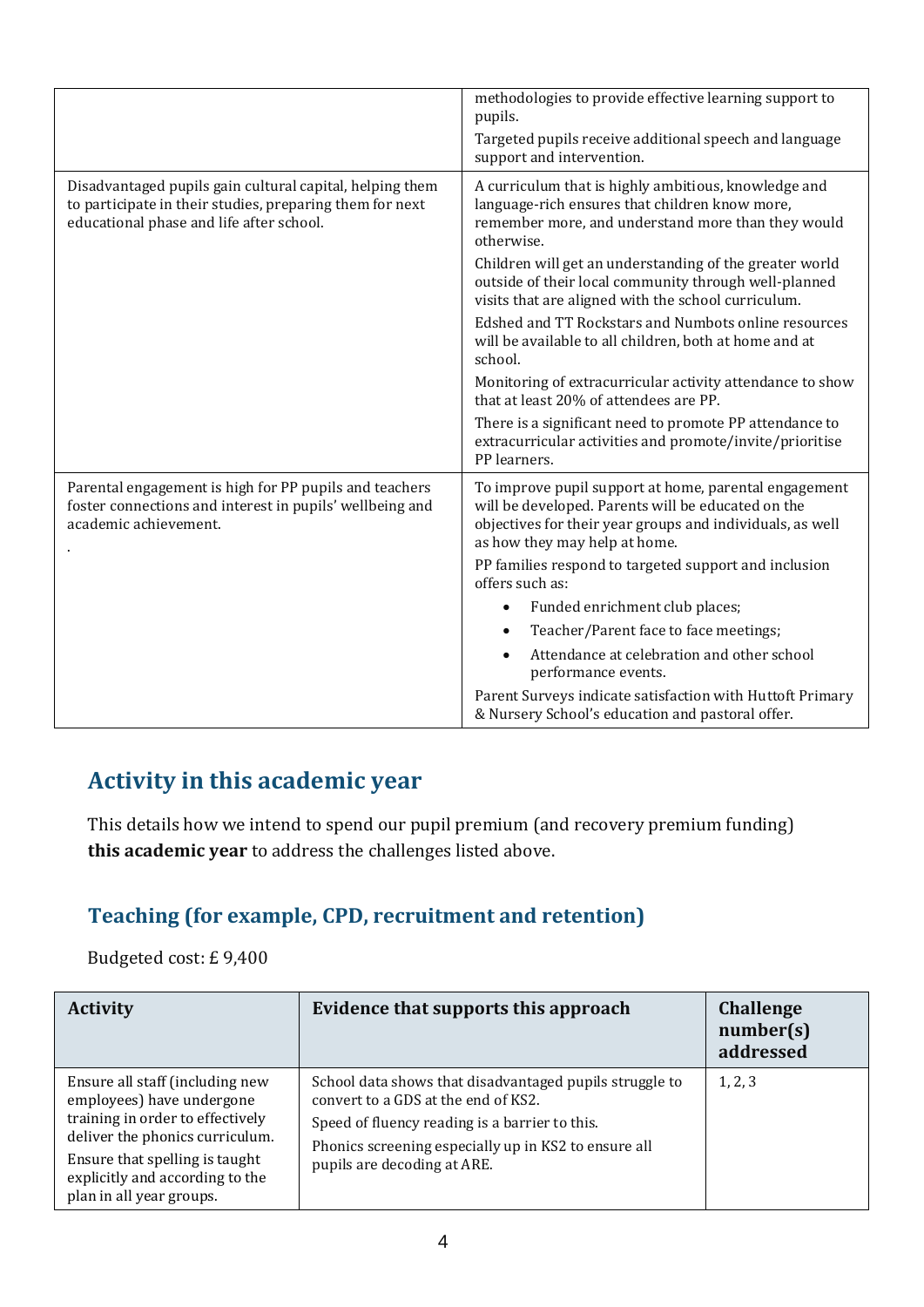|                                                                                                                                                                                             | EEF Evidence document Literacy KS1 and KS2:<br>https://educationendowmentfoundation.org.uk/school-<br>themes/literacy/                                                                                                                                                                                                                                                                                         |               |
|---------------------------------------------------------------------------------------------------------------------------------------------------------------------------------------------|----------------------------------------------------------------------------------------------------------------------------------------------------------------------------------------------------------------------------------------------------------------------------------------------------------------------------------------------------------------------------------------------------------------|---------------|
| Teachers to closely monitor and<br>intervene when the achievement<br>of PP is less than that of non-<br>disadvantaged pupils or less<br>than that of their predicted<br>attainment pathway. | "Good teaching is the most important lever schools have to<br>improve outcomes for disadvantaged pupils." EEF guide to<br>the Pupil Premium.<br>Positive engagement and HQT teaching strategies should<br>be promoted by teachers with PP pupils.<br>Teachers keep track of the development of PP pupils and<br>communicate with the PP lead in order to identify areas<br>that require specific intervention. | 1, 2, 3, 4, 5 |
| English Lead and<br>Communications Team promote<br>reading and literacy, helps to<br>identify and provide staff CPD.<br>Additionally monitors and<br>supports reading interventions.        | Reading is a critical factor in determining academic<br>performance. Improved confidence, more engagement,<br>and improved outcomes are all benefits of closing the<br>reading gap.                                                                                                                                                                                                                            | 1, 2, 3, 4    |
| Maths Lead promotes, helps to<br>identify and provide staff CPD.<br>Additionally monitors and<br>supports reading interventions.                                                            | When it comes to academic and professional<br>performance, as well as financial ability in adulthood,<br>Mathematics is essential.                                                                                                                                                                                                                                                                             | 1, 2, 3, 4    |
| Curriculum support materials<br>and resources purchased to<br>support learning across the<br>curriculum                                                                                     | A wide range of high-quality resources that are relevant<br>to pupils' requirements, but also demanding and well-<br>sequenced, to enable excellent attainment across all<br>subject areas.                                                                                                                                                                                                                    | 1, 2, 3, 4, 5 |

# **Targeted academic support (for example, tutoring, one-to-one support structured interventions)**

Budgeted cost: £ 39,835

| <b>Activity</b>                                                                          | Evidence that supports this approach                                                                                                                                                                                                                                                                                       | <b>Challenge</b><br>number(s)<br>addressed |
|------------------------------------------------------------------------------------------|----------------------------------------------------------------------------------------------------------------------------------------------------------------------------------------------------------------------------------------------------------------------------------------------------------------------------|--------------------------------------------|
| 1:1 tutoring and small<br>group work<br>Phonics<br>Language for<br>$\bullet$<br>Thinking | https://educationendowmentfoundation.org.uk/education-<br>evidence/teaching-learning-toolkit/one-to-one-tuition<br>Small group tuition teaching strategy from the EEF teacher<br>toolkit. "The average impact of the small group tuition is four<br>additional months' progress, on average, over the course of a<br>year. | 1, 2, 3, 4                                 |
| 1:1 support through First<br>Call resources using SaLT<br>recommendations                | Demand for Speech and Language support with Speech<br>Therapy.                                                                                                                                                                                                                                                             | 1, 2                                       |
| Emotional, concentration<br>and memory support                                           | Providing the emotional support to bridge the gaps caused by<br>COVID pandemic and absence from school.                                                                                                                                                                                                                    | 2, 3, 4                                    |
| 1:1 pupil progress<br>meetings between                                                   | Allowing time for continuous professional talks about further<br>care for these children will assist in maintaining this as a                                                                                                                                                                                              | 1, 2, 3, 4, 5                              |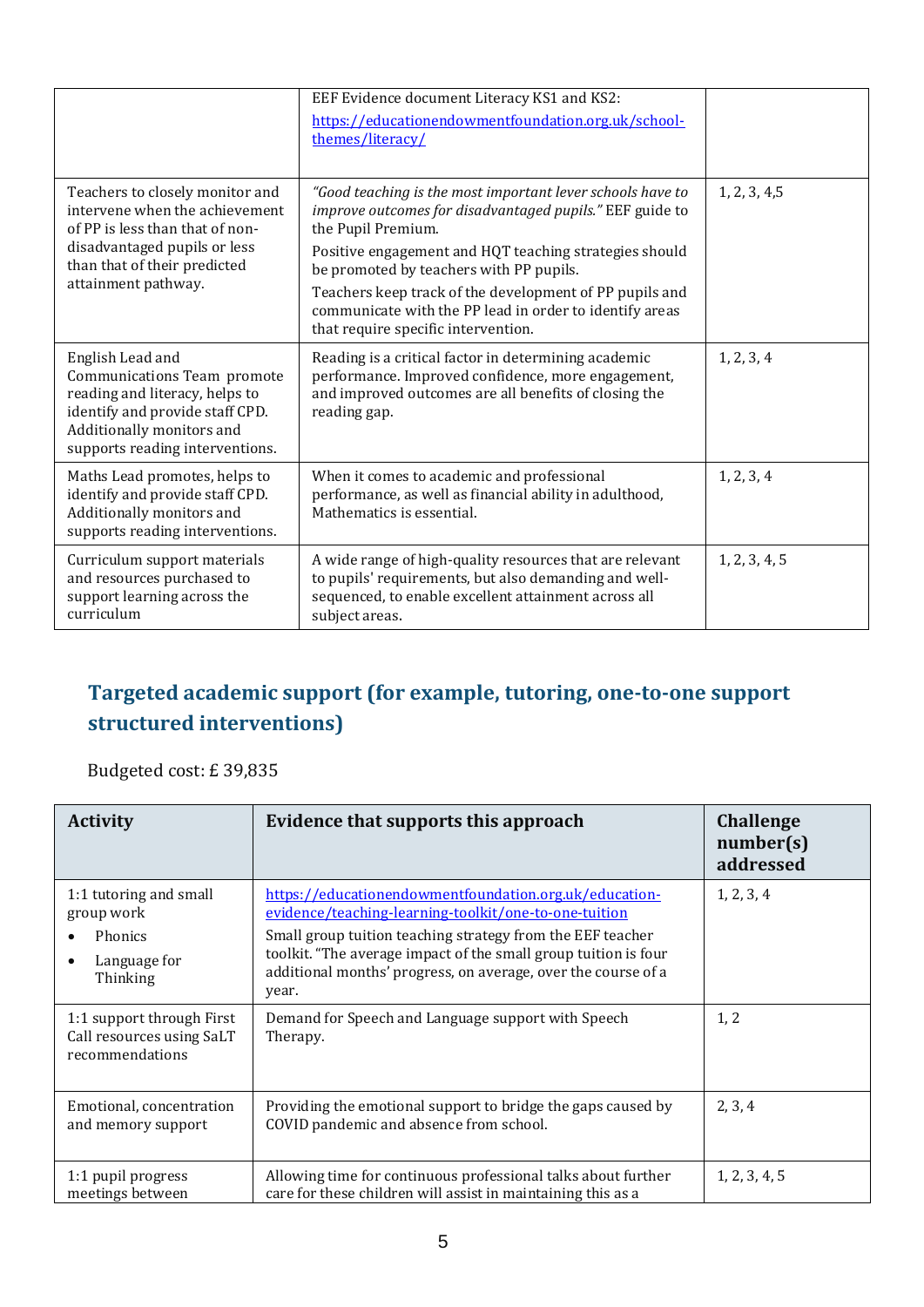# **Wider strategies (for example, related to attendance, behaviour, wellbeing)**

Budgeted cost: £ 5,425

| <b>Activity</b>                                                                                                      | Evidence that supports this approach                                                                                                                                                                                                                                                                                                                                                                                                                                                                                            | <b>Challenge</b><br>number(s)<br>addressed |
|----------------------------------------------------------------------------------------------------------------------|---------------------------------------------------------------------------------------------------------------------------------------------------------------------------------------------------------------------------------------------------------------------------------------------------------------------------------------------------------------------------------------------------------------------------------------------------------------------------------------------------------------------------------|--------------------------------------------|
| A variety of<br>enrichment clubs<br>and activities<br>across KS1 and<br>KS <sub>2</sub> .                            | Developing cultural capital and wider curricular development.<br>After school programmes with a clear structure, a strong link to the<br>curriculum, and well-qualified and well-trained staff are more clearly linked to<br>academic benefits.<br>https://educationendowmentfoundation.org.uk/education-<br>evidence/evidence-reviews/arts-education<br>https://www.artshealthresources.org.uk/docs/impact-of-arts-education-on-<br>the-cognitive-and-non-cognitive-outcomes-of-school-aged-children-a-review-<br>of-evidence/ | 3, 4, 5                                    |
| Mental Health<br>lead - Providing a<br>listening service<br>for pupils who<br>may be<br>experiencing<br>difficulties | Improving mental health raises self-esteem, self-confidence and leads to<br>improved attendance and outcomes for learners.                                                                                                                                                                                                                                                                                                                                                                                                      | 3, 4, 5                                    |
| Parent workshops<br>to support<br>children learning<br>at home                                                       | Strengthened partnership with parents/carers. Parents/Carers regularly<br>support pupils with home.                                                                                                                                                                                                                                                                                                                                                                                                                             | 1, 2, 3, 4, 5                              |
| Promoting<br>wellbeing and<br>resilience.                                                                            | Y6 pupils are motivated, by means of increased responsibility and whole<br>school promotion via leadership of: School Ambassadors, School Council, and<br>support activities in other year groups, showing increased resilience,<br>attendance and stamina for school life.                                                                                                                                                                                                                                                     | 3, 4, 5                                    |
| Provide CASY<br>Counselling<br>for those children<br>experiencing<br>emotional<br>difficulties                       | Weekly provision for at least 3 children to work with a counsellor<br>https://educationendowmentfoundation.org.uk/educationevidence/guidance-<br>reports/primarysel?utm_source=/education-<br>evidence/guidancereports/primary-sel&utm                                                                                                                                                                                                                                                                                          | 3, 4, 5                                    |

#### **Total budgeted cost: £54,660**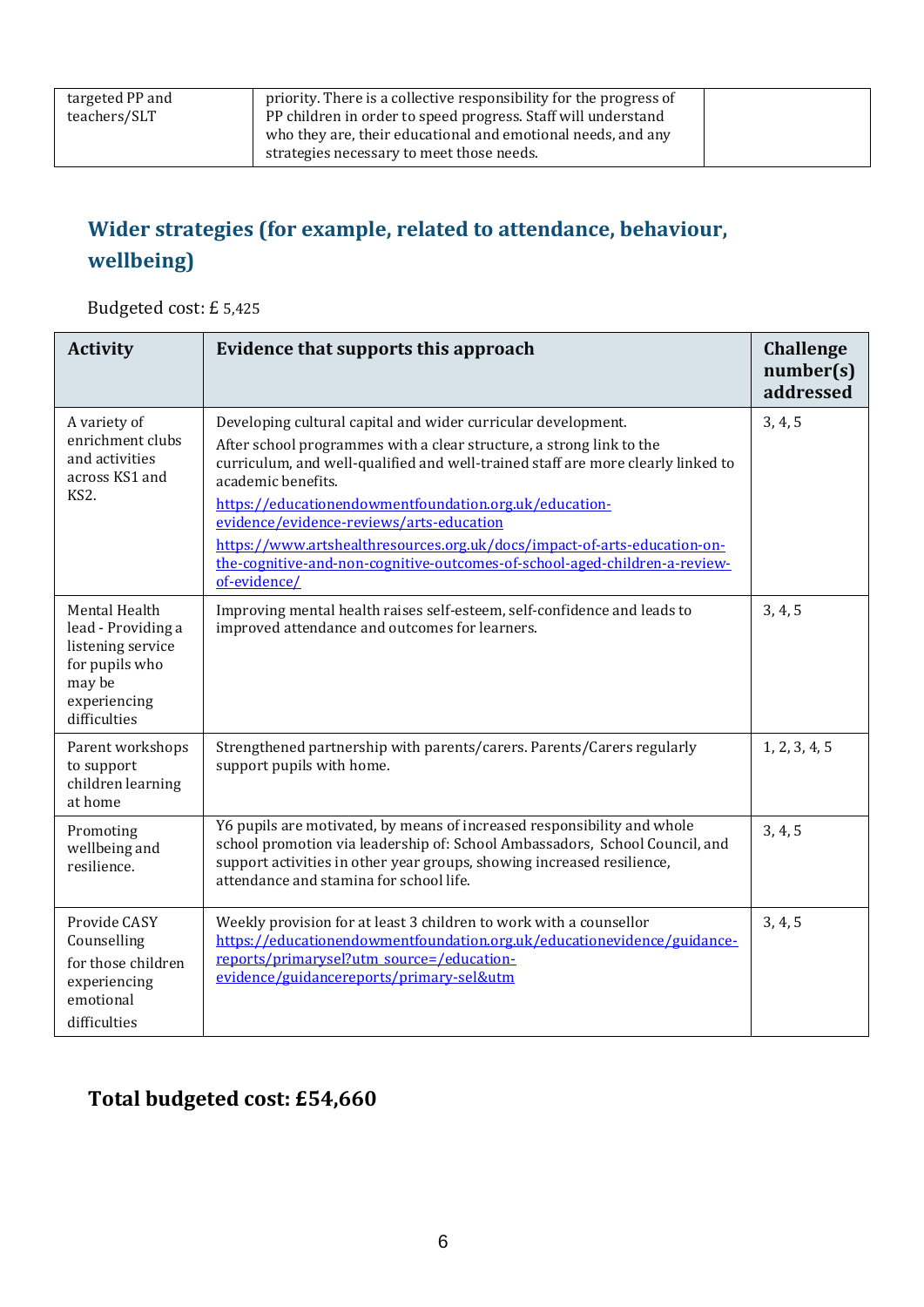# **Pupil premium strategy outcomes**

This details the impact that our pupil premium activity had on pupils in the 2020 to 2021 academic year.

During the January to March 2020 lockdown families who were more difficult to reach benefited greatly from our pastoral support and the timely deployment of technology, allowing many to access the online learning and teaching from EYFS to Y6. This is part of our ongoing effort to foster meaningful school participation and long-term relationships with families with PP/SEN children.

While there has been a noticeable impact on pupil mental health and wellbeing, we dedicated time and effort has helped to mitigate the damage through timely steps and targeted interventions. However, we know that the PP/SEN group, in particular, requires more development.

Our youngest pupils have suffered the most as a result of the directed home learning time, as they have missed daily writing and mathematics as well as social and emotional support. For SEN children with an EHCP, daily attendance was required, but this did not apply to all PP. Last year's teaching strategies in school and for any online learning were evidence-based, and included high quality teaching as a standard, with all pupils exposed to a wellstructured and rich curriculum across a broad range of primary subjects.

Enrichment activities, were initially given during the first lockdown with a move to more formal structured learning later in the lockdown and throughout the second spell of isolation. Children who were subsequently isolating during a bubble closure were given remote learning in line with government policy.

Based on the information available at the start of the school year, it is clear that Reading should be a priority, with a clear focus on the application of Maths and that ongoing work on appropriately benchmarking pupils to ensure that they are working from the correct starting points has been undertaken.

# **Externally provided programmes**

*Please include the names of any non-DfE programmes that you purchased in the previous academic year. This will help the Department for Education identify which ones are popular in England*

| <b>Programme</b>        | Provider                      |
|-------------------------|-------------------------------|
| TT Rockstars            | Maths Circle Ltd              |
| <b>Numbots</b>          | Maths Circle Ltd              |
| PiXL                    | The PiXL Club                 |
| <b>Monster Phonics</b>  | <b>Monster Phonics</b>        |
| Power Maths             | Pearson Schools               |
| <b>White Rose Maths</b> | <b>White Rose Maths</b>       |
| EdShed                  | <b>Education Shed Limited</b> |
| Cornerstones Curriculum | Cornerstones                  |
| First Call              | Lincolnshire County Council   |
| Testbase                | AQA                           |